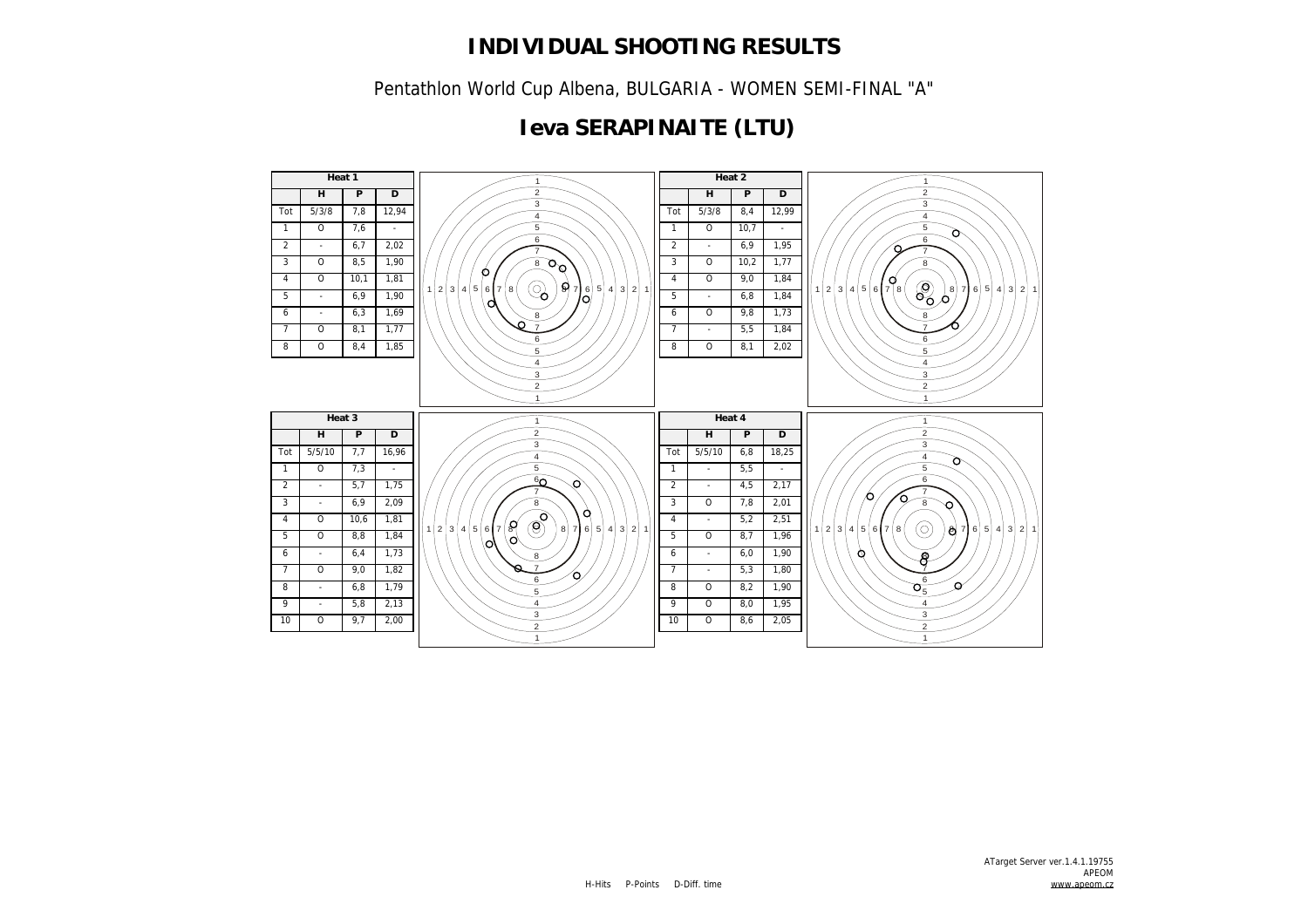Pentathlon World Cup Albena, BULGARIA - WOMEN SEMI-FINAL "A"

## **Elodie CLOUVEL (FRA)**

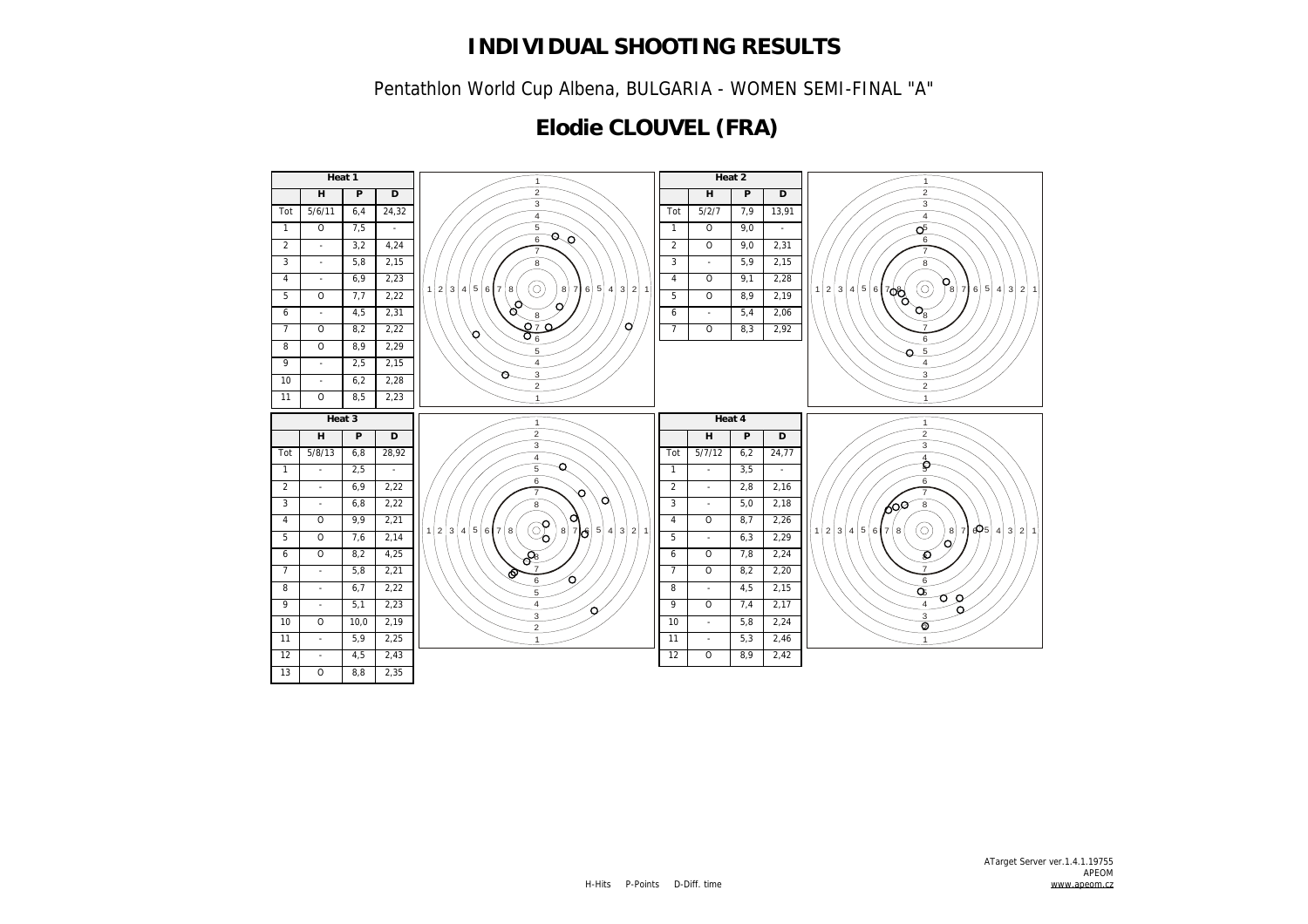Pentathlon World Cup Albena, BULGARIA - WOMEN SEMI-FINAL "A"

## **Marlena JAWAID (SWE)**

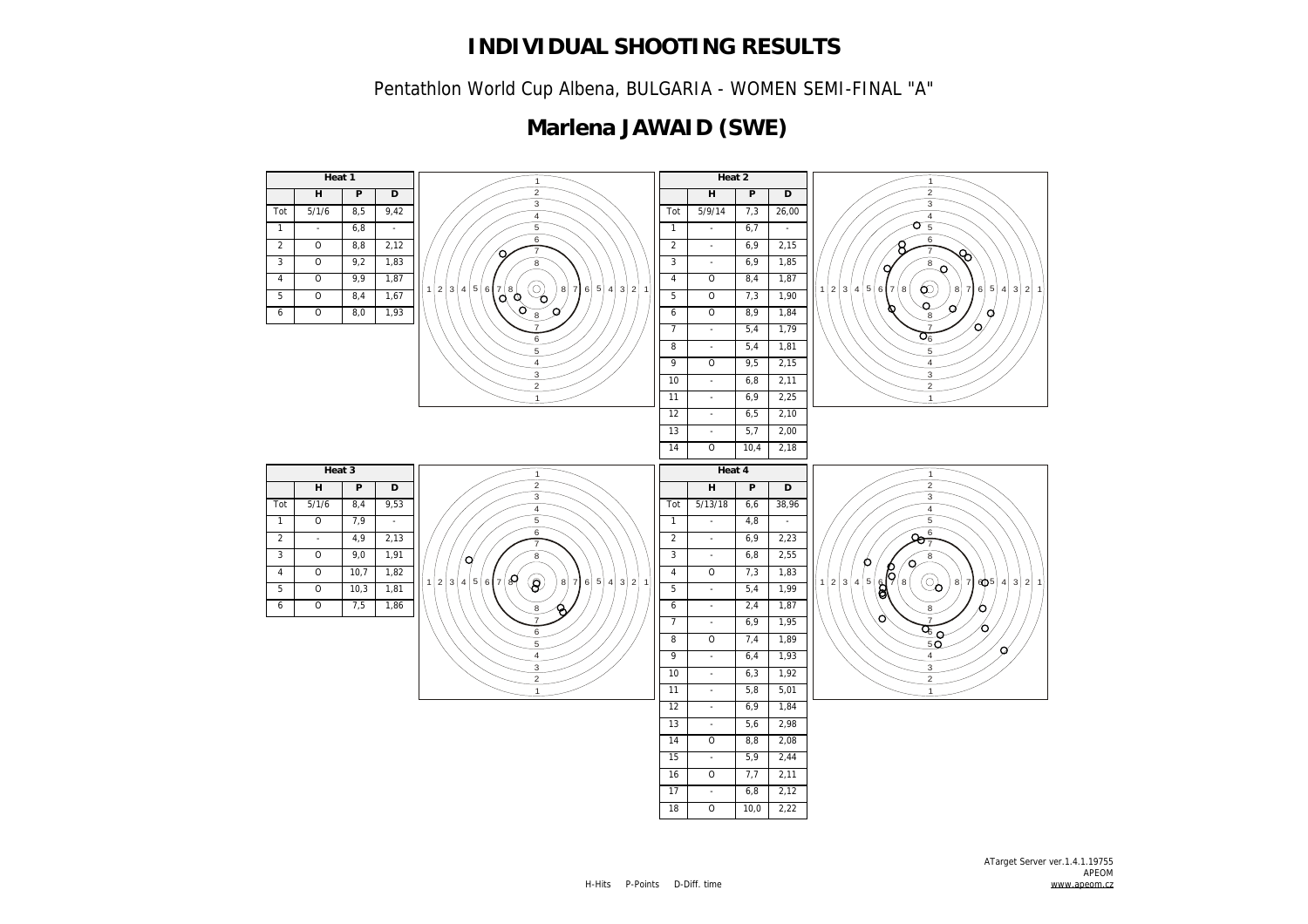Pentathlon World Cup Albena, BULGARIA - WOMEN SEMI-FINAL "A"

## **Karolina KRENKOVA (CZE)**

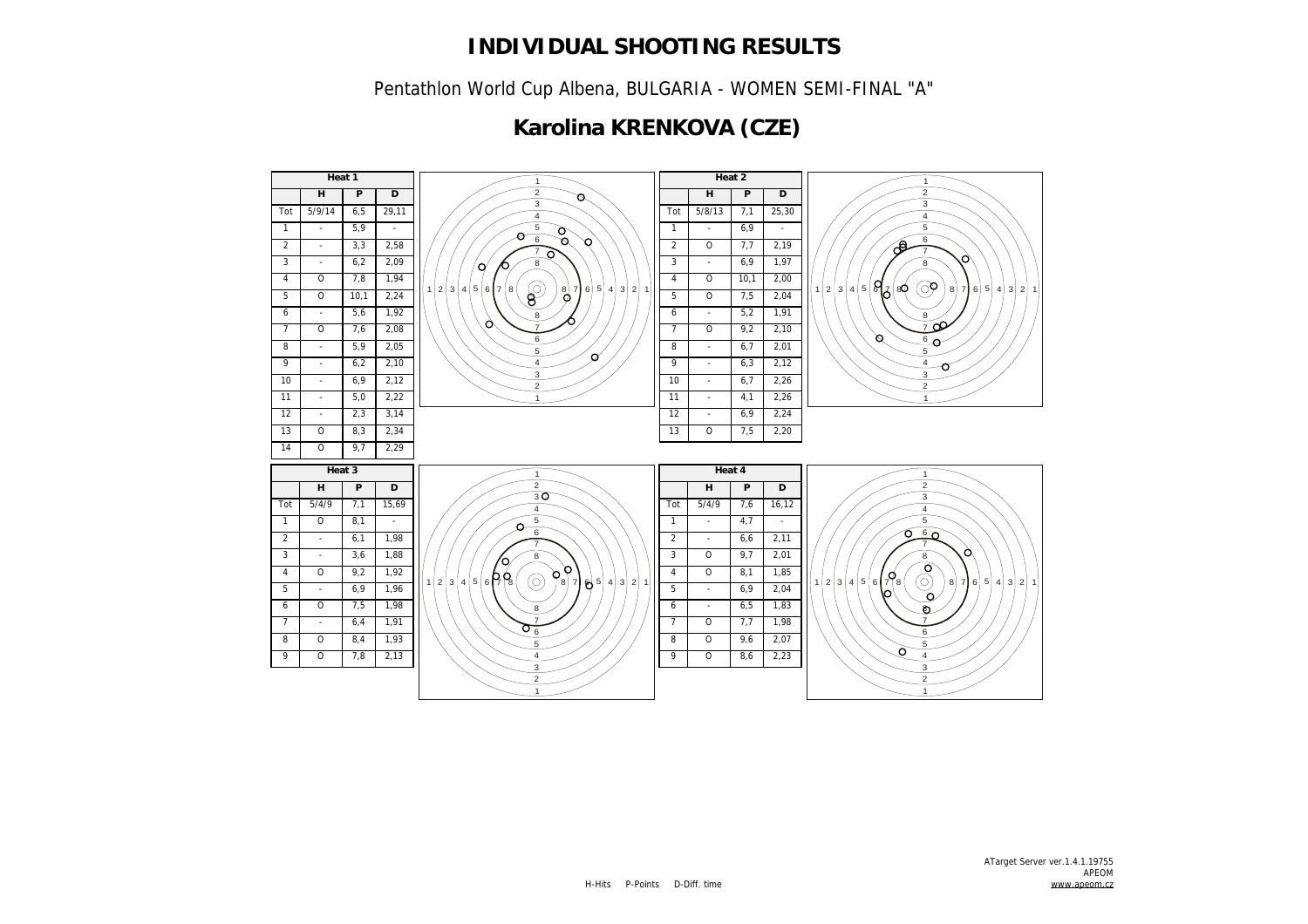Pentathlon World Cup Albena, BULGARIA - WOMEN SEMI-FINAL "A"

## **Alise FAKHRUTDINOVA (UZB)**

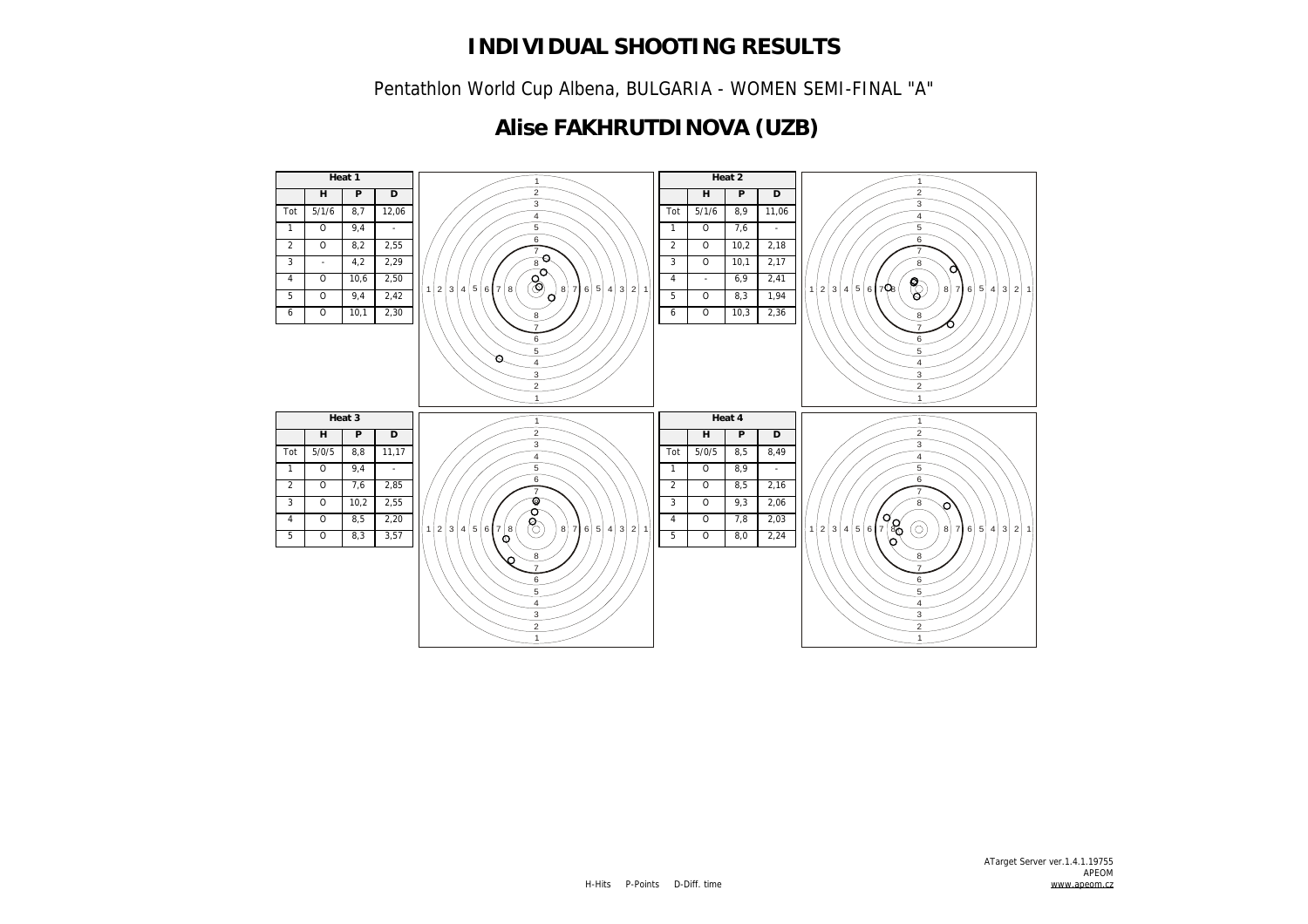Pentathlon World Cup Albena, BULGARIA - WOMEN SEMI-FINAL "A"

## **Ilke OZYUKSEL (TUR)**

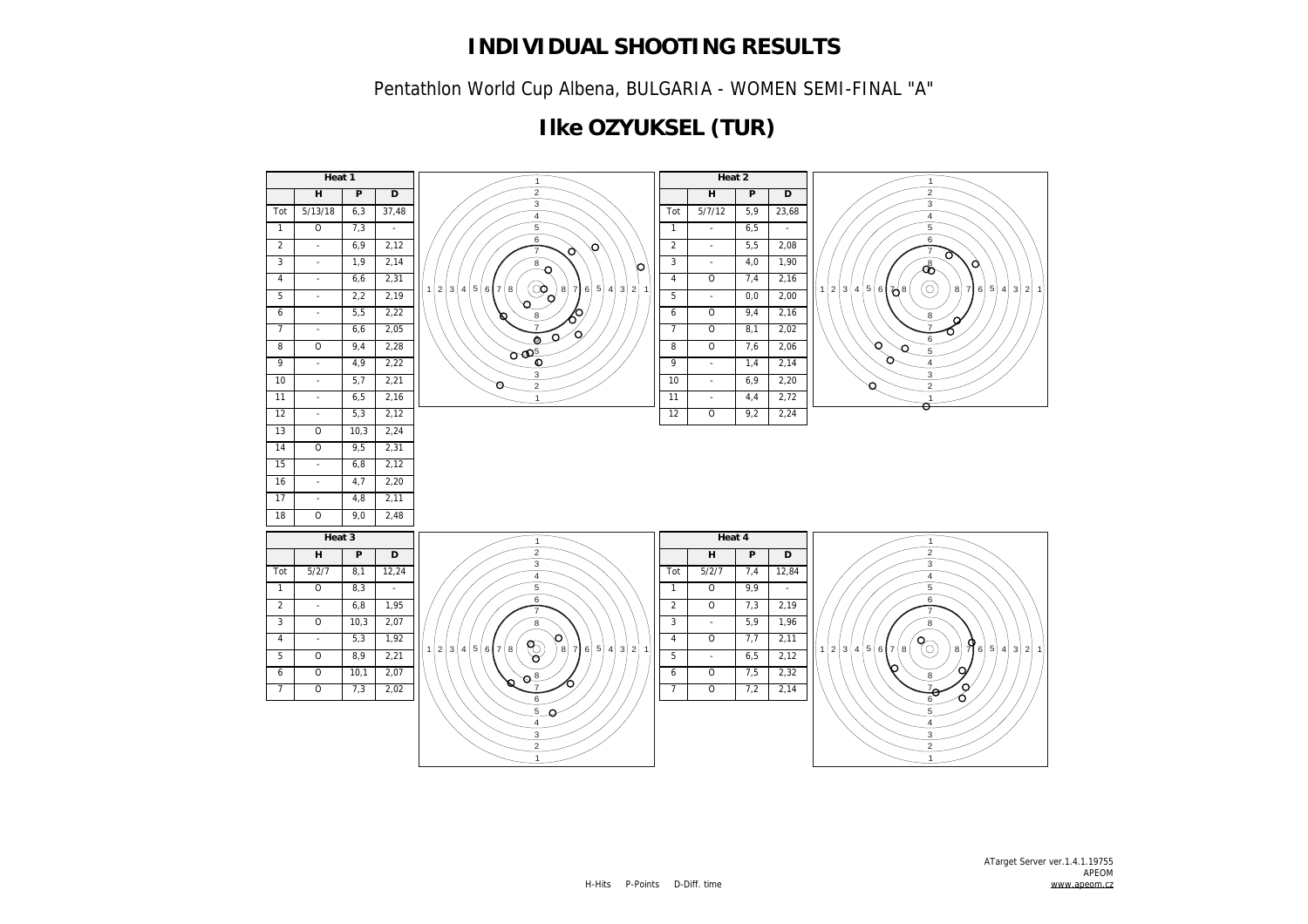Pentathlon World Cup Albena, BULGARIA - WOMEN SEMI-FINAL "A"

## **Kerenza BRYSON (GBR)**

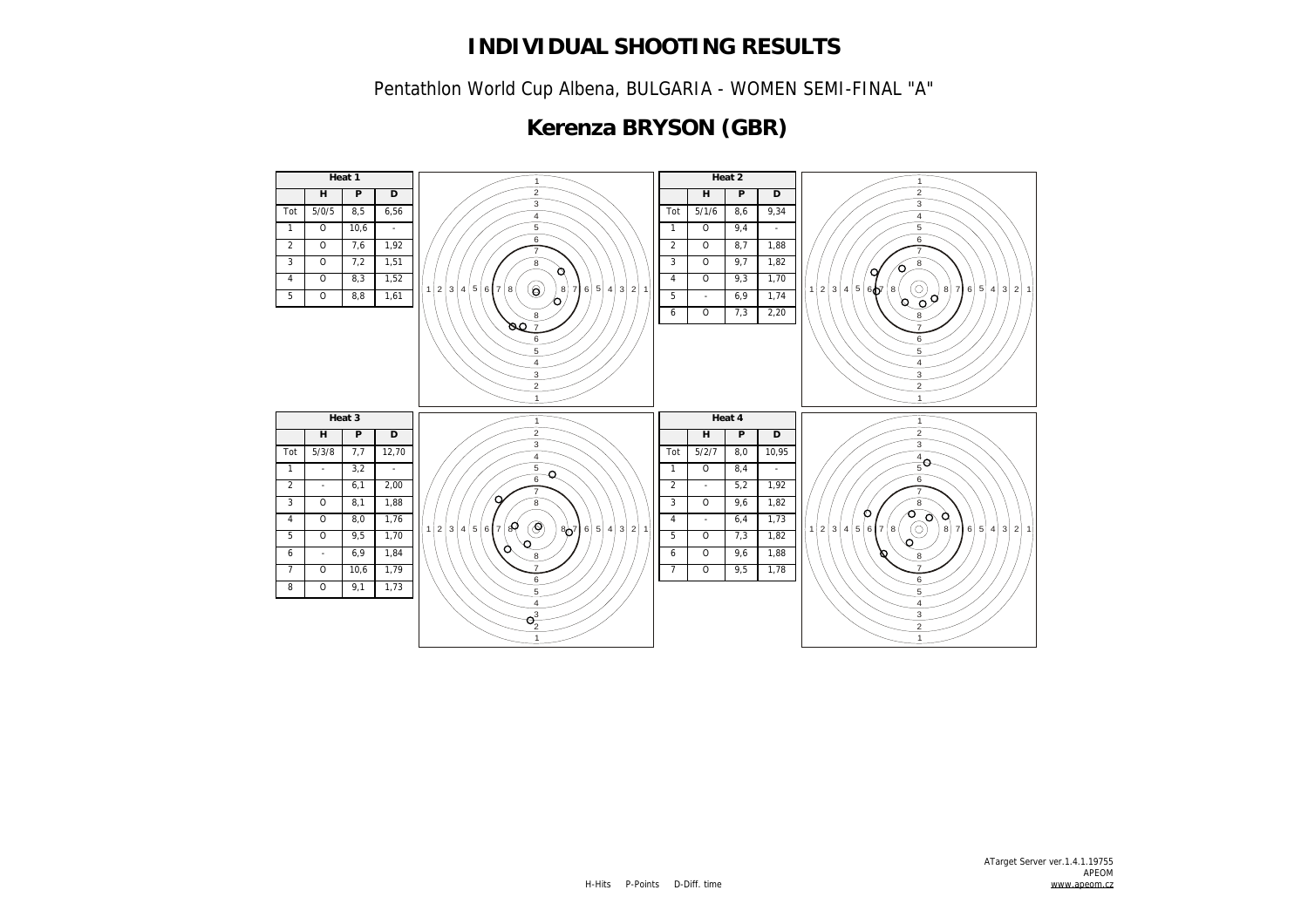Pentathlon World Cup Albena, BULGARIA - WOMEN SEMI-FINAL "A"

#### **Heat 1 Heat 2 H P D H P D** Tot 5/1/6 8,2 13,11 Tot 5/0/5 8,5 8,19  $1 0 9,2 .$   $1 \ 0 \ 7,7 \ .$   $\overline{6}$  $\overline{6}$  O 7,6 2,93 O 9,5 2,03 - 5,4 2,41 O 8,4 2,11  $\alpha$  O 7,6 2,75 O 7,5 1,98 2 3 4 5 6 7 8 (0) 8 7 6 5 4 3 2 1 2 3 4 5 6 7 8  $(0)$  8 7 6 5 4 3 2 1 O 9,2 2,07 O 9,7 2,52 ے O 9,4 2,50  $8<sub>0</sub>$   $\overline{3}$  $\overline{2}$  **Heat 3 Heat 4 H P D**  $\overline{2}$ **H P D** Tot 5/2/7 8,5 12,94 Tot 5/2/7 7,6 13,22 O 7,8 -  $1 \quad - \quad 4,8 \quad -$  O 7,8 2,12 O 8,7 2,27  $3 - 6,8$  2,14 O 8,5 2,02 O 10,6 2,02  $4 + 6,9 + 2,00$ ۱n  $2|3|4|5|6|7|8|_{\Omega}(\odot)|0|8|7|6|5|4|3|2|1$  2 3 4 5 6 7 8 ( 0) 8 7 6 5 4 3 2 1  $5 - 6,7 - 2,12$  O 7,3 2,18  $\phi_{\phi}$  0 9,7 2,26 O 8,9 2,26 O 9,8 2,28 O 8,4 2,49  $\overline{a}$  $\overline{2}$  $\sim$  $\sim$

## **Tamara VEGA (MEX)**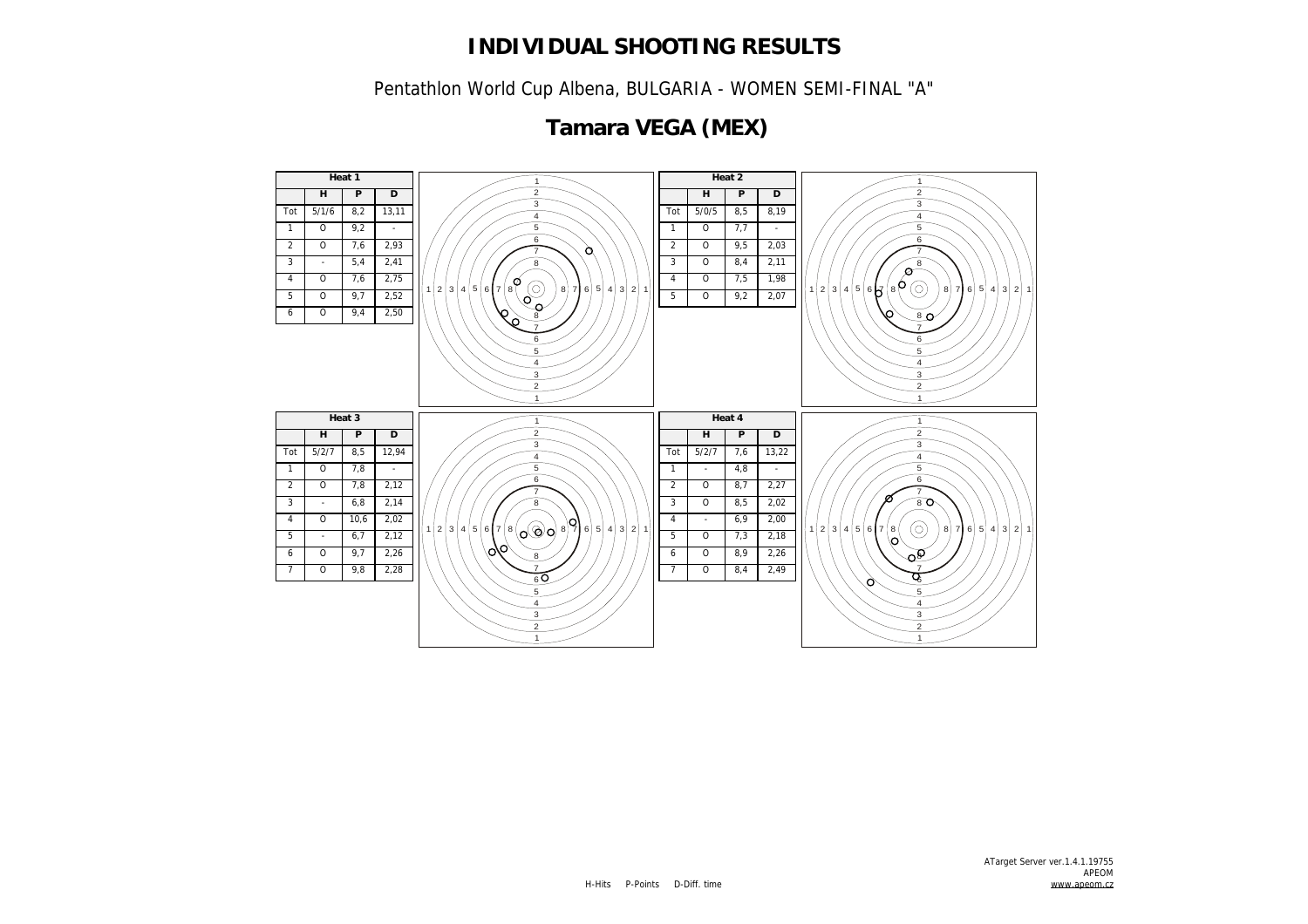Pentathlon World Cup Albena, BULGARIA - WOMEN SEMI-FINAL "A"

## **Aurora TOGNETTI (ITA)**

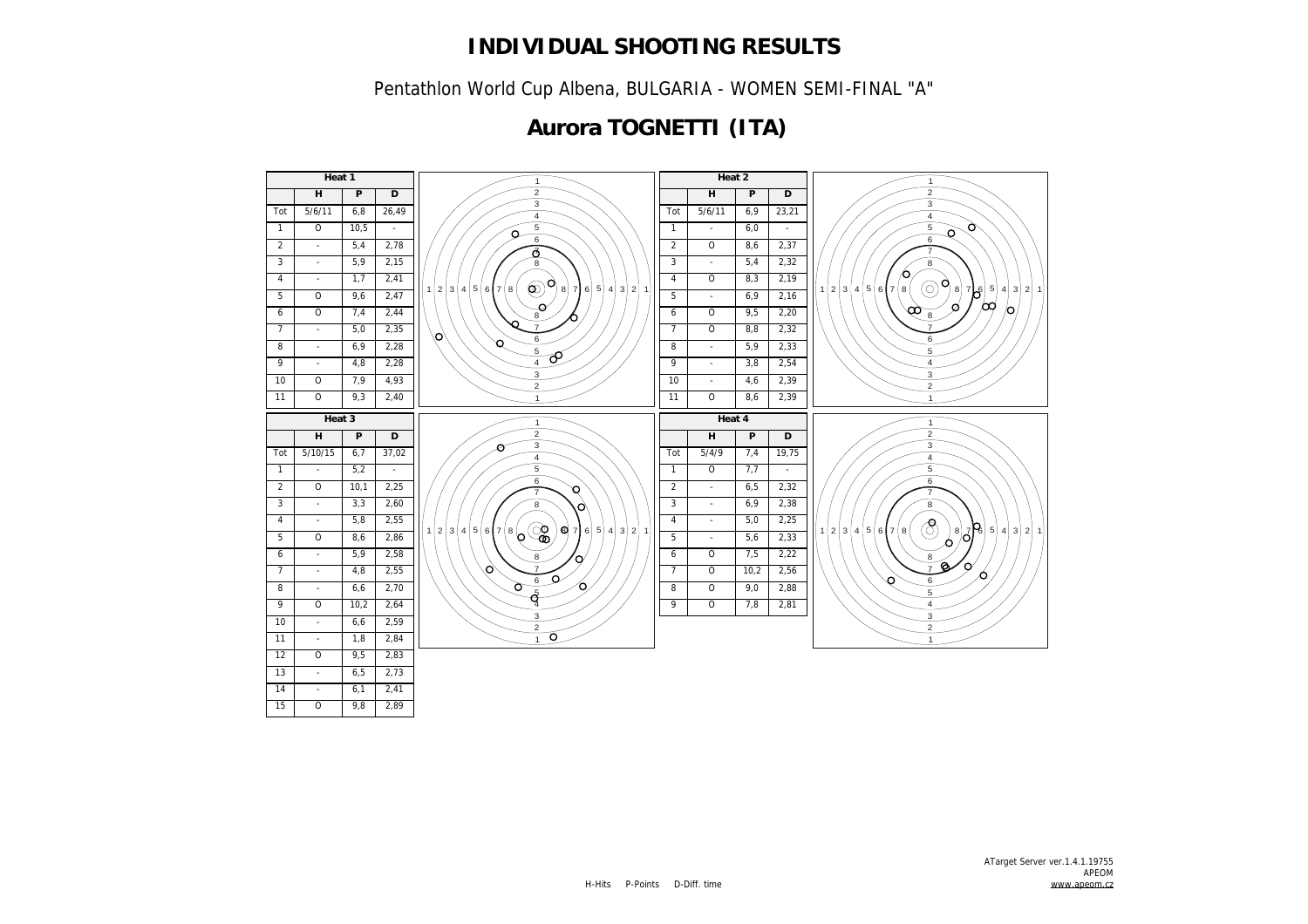Pentathlon World Cup Albena, BULGARIA - WOMEN SEMI-FINAL "A"

## **Isabela ABREU (BRA)**

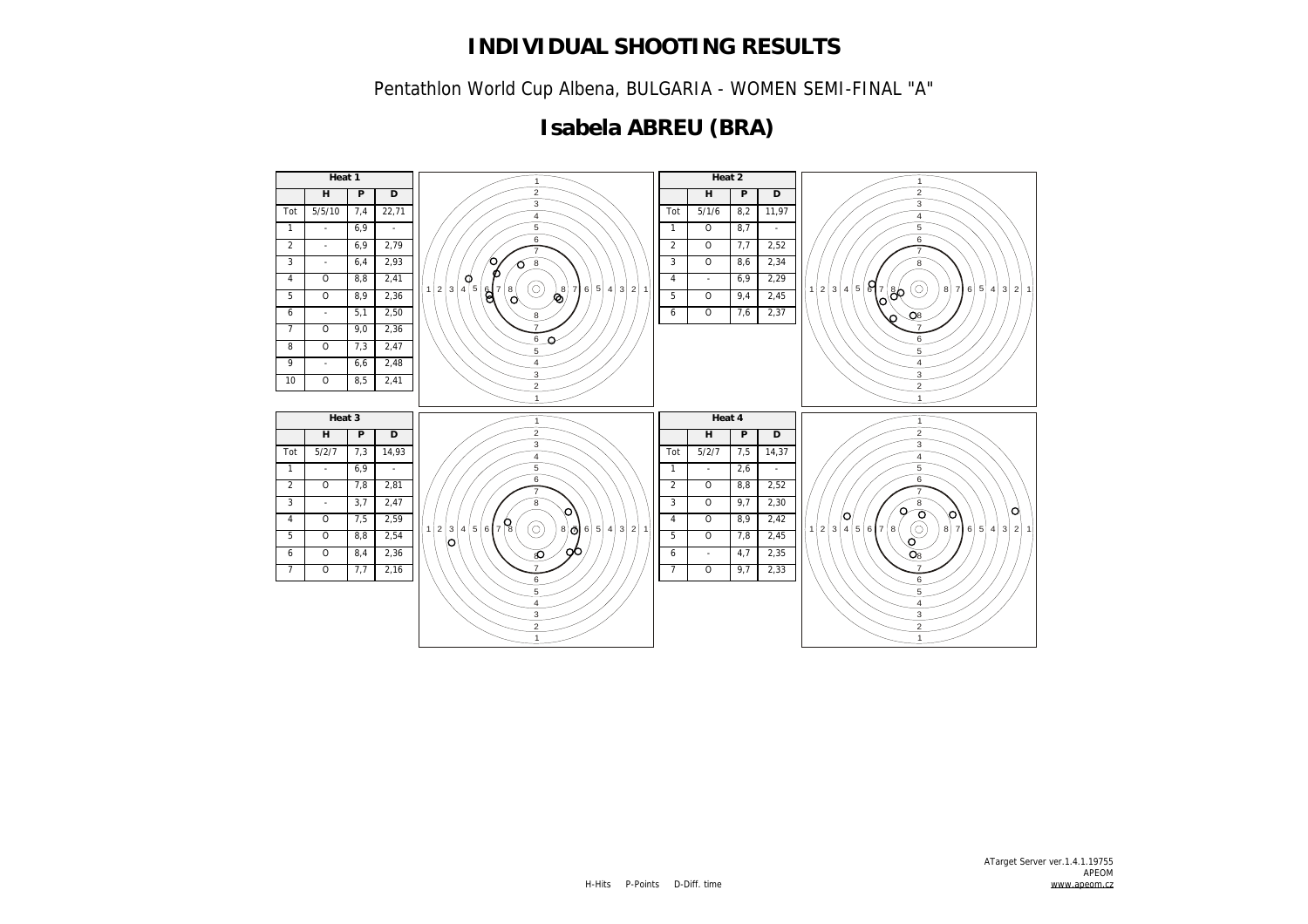Pentathlon World Cup Albena, BULGARIA - WOMEN SEMI-FINAL "A"

## **Hana SHIBATA (JPN)**

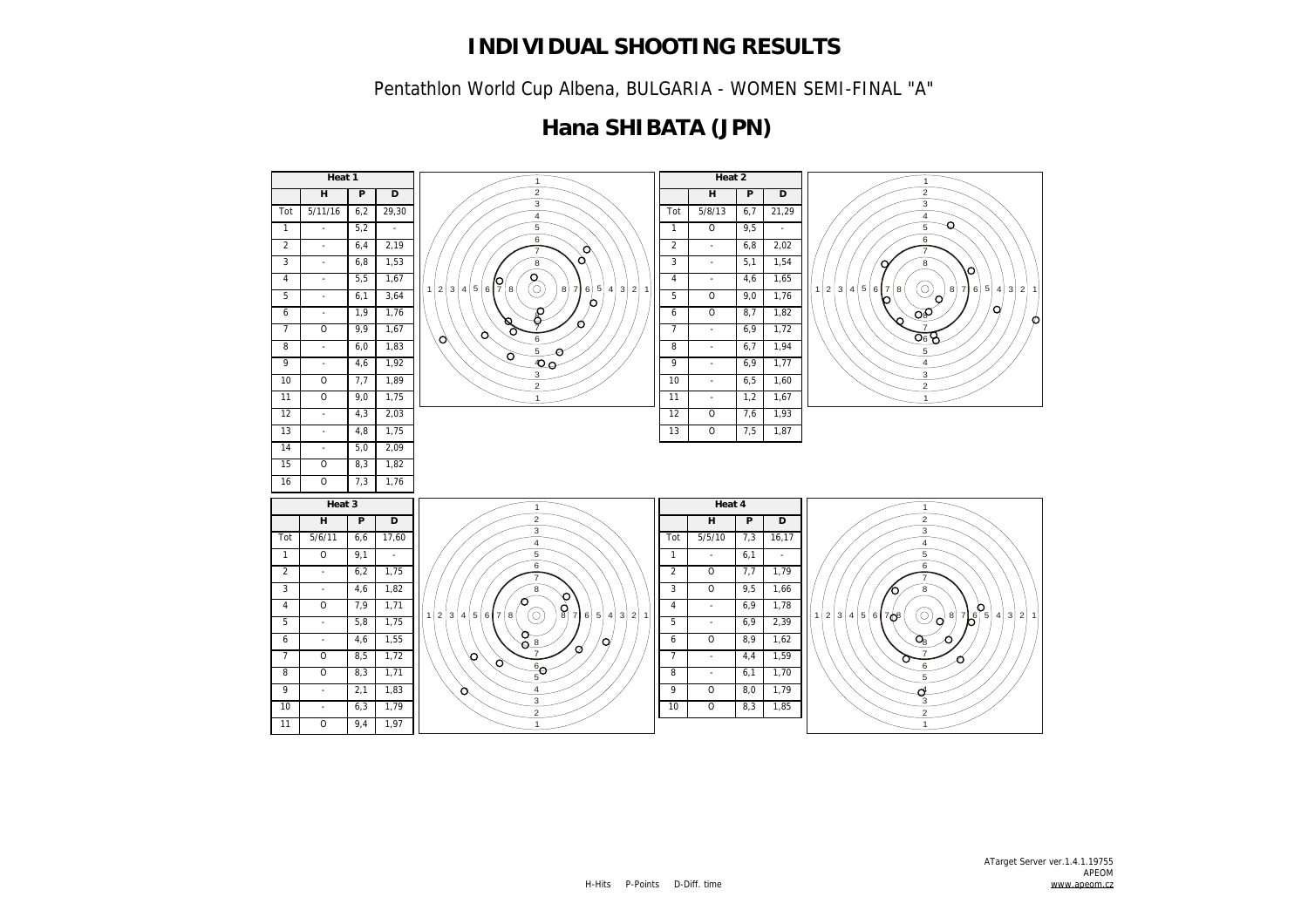Pentathlon World Cup Albena, BULGARIA - WOMEN SEMI-FINAL "A"

# **Charlie FOLLETT (GBR)**

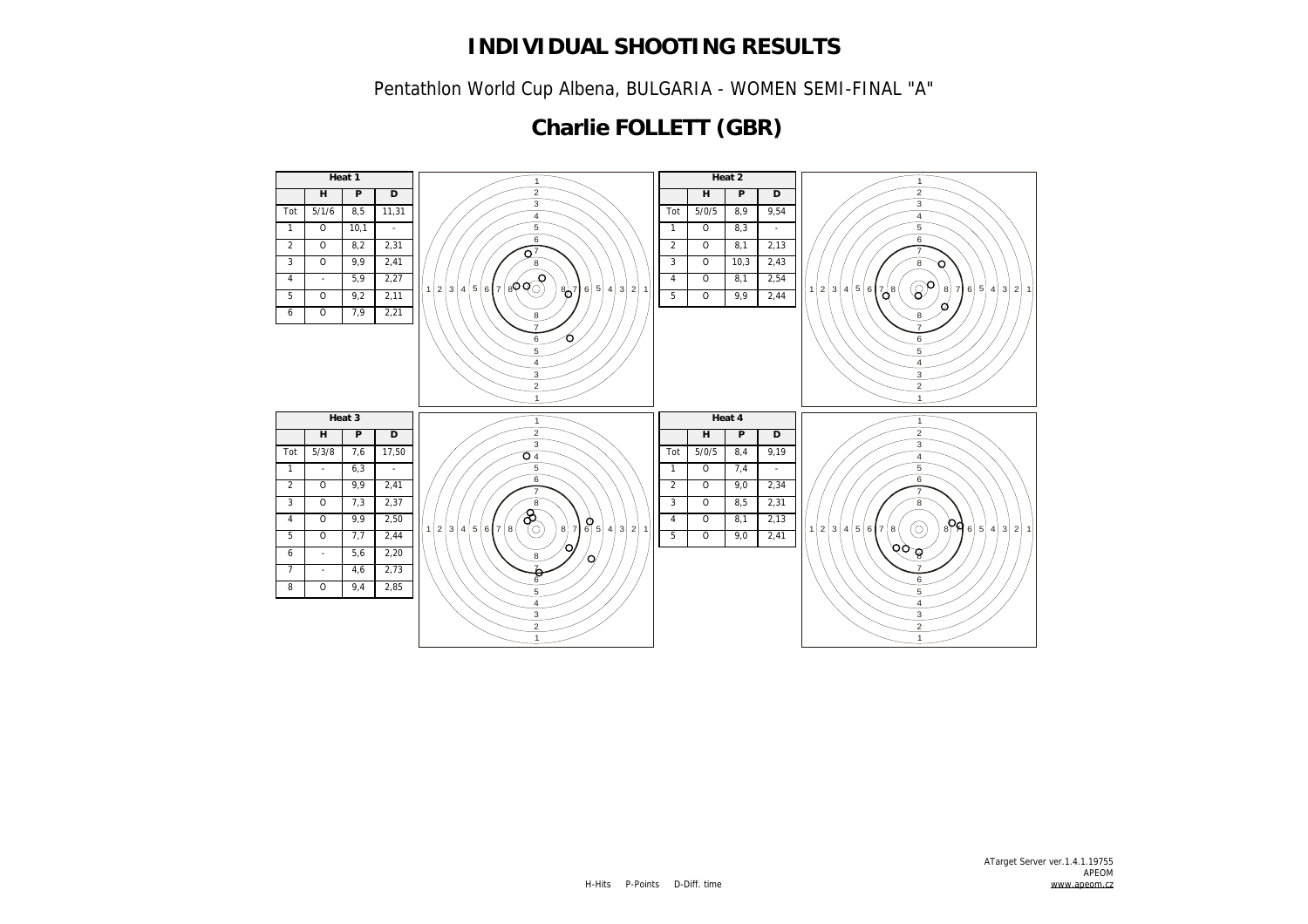Pentathlon World Cup Albena, BULGARIA - WOMEN SEMI-FINAL "A"

## **Beatrice MERCURI (ITA)**

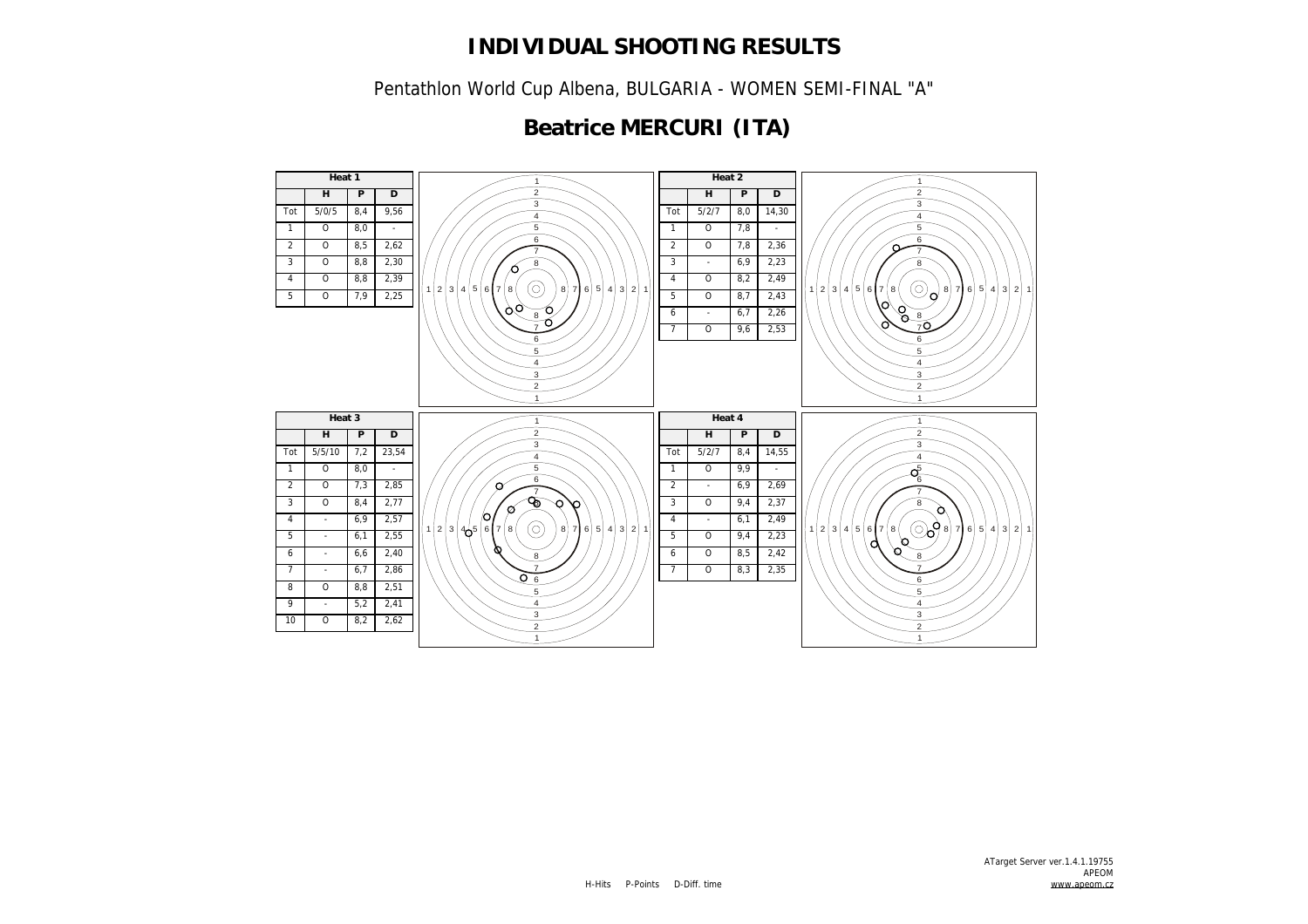Pentathlon World Cup Albena, BULGARIA - WOMEN SEMI-FINAL "A"

## **Elzbieta ADOMAITYTE (LTU)**

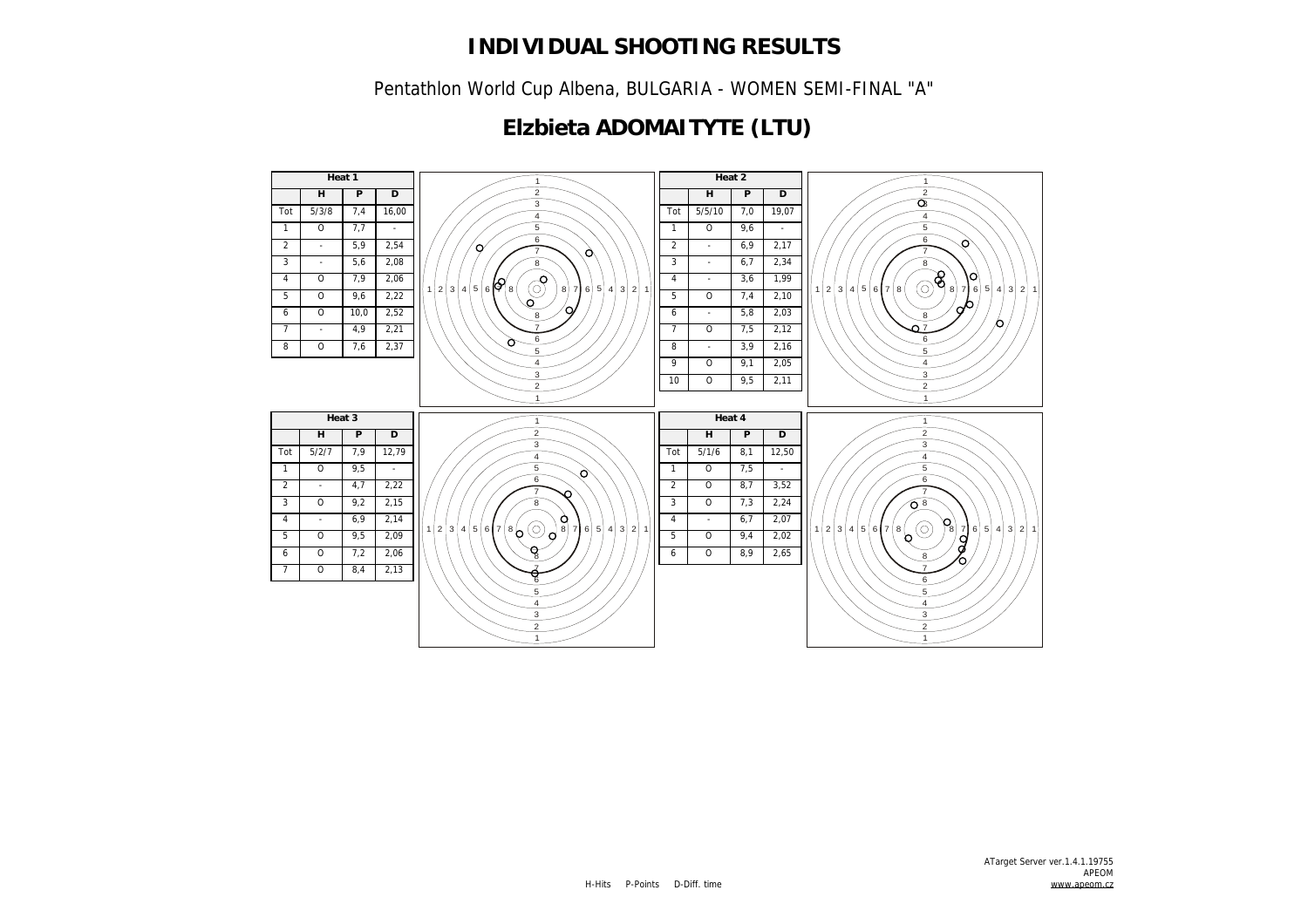Pentathlon World Cup Albena, BULGARIA - WOMEN SEMI-FINAL "A"

## **Kamilla RETI (HUN)**

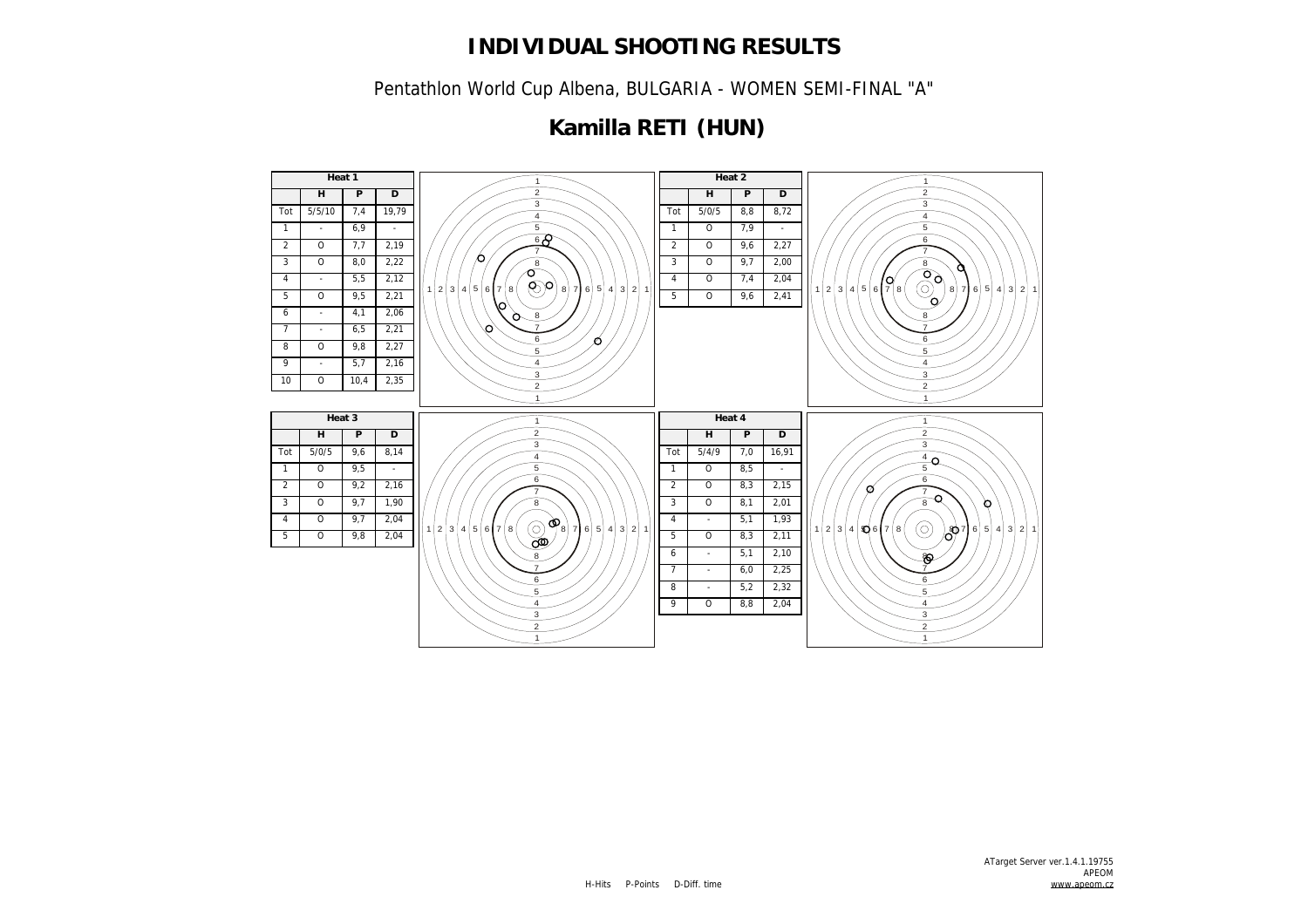Pentathlon World Cup Albena, BULGARIA - WOMEN SEMI-FINAL "A"

## **Catherine Mayran OLIVER (MEX)**

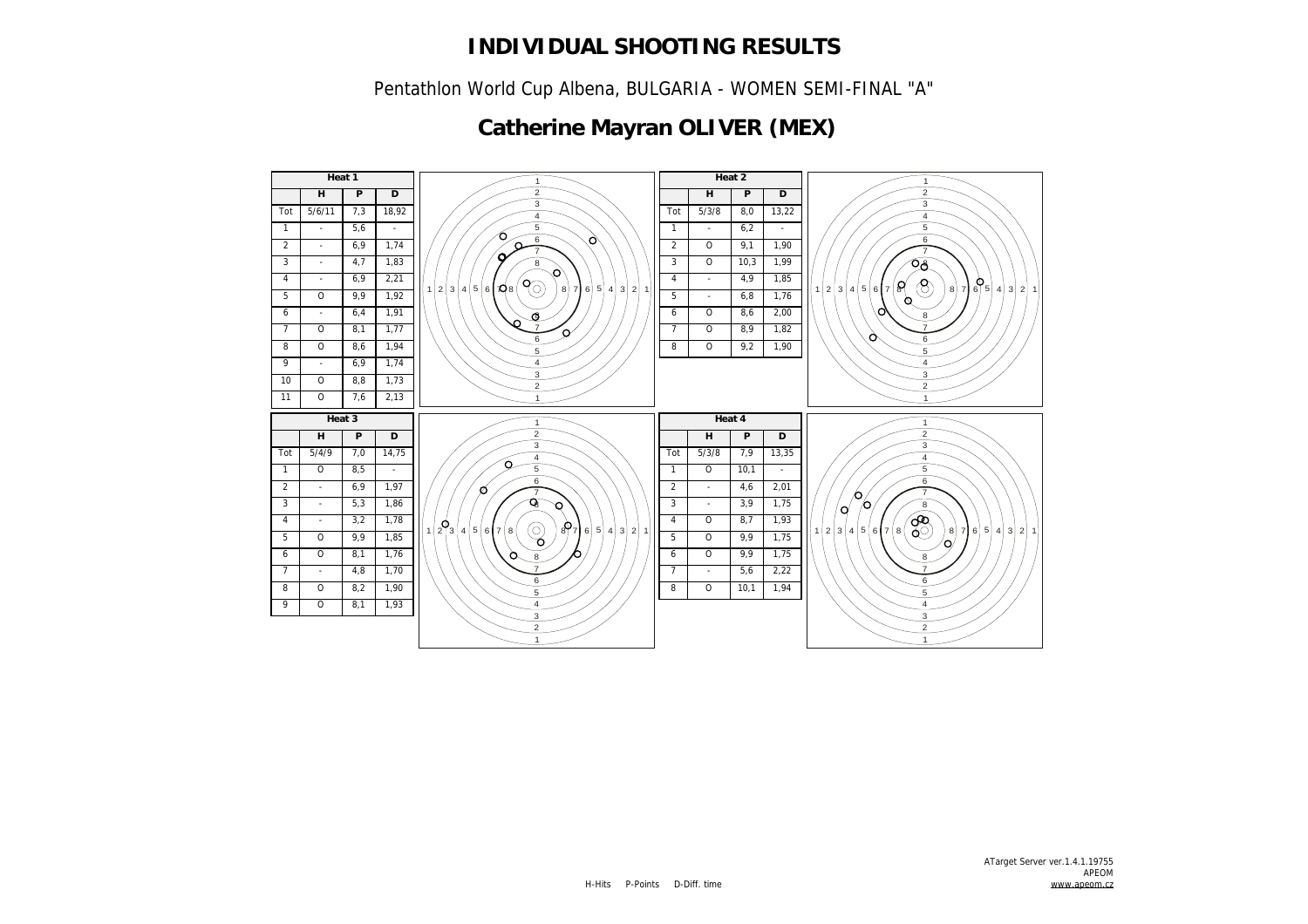Pentathlon World Cup Albena, BULGARIA - WOMEN SEMI-FINAL "A"

## **Anna MALISZEWSKA (POL)**